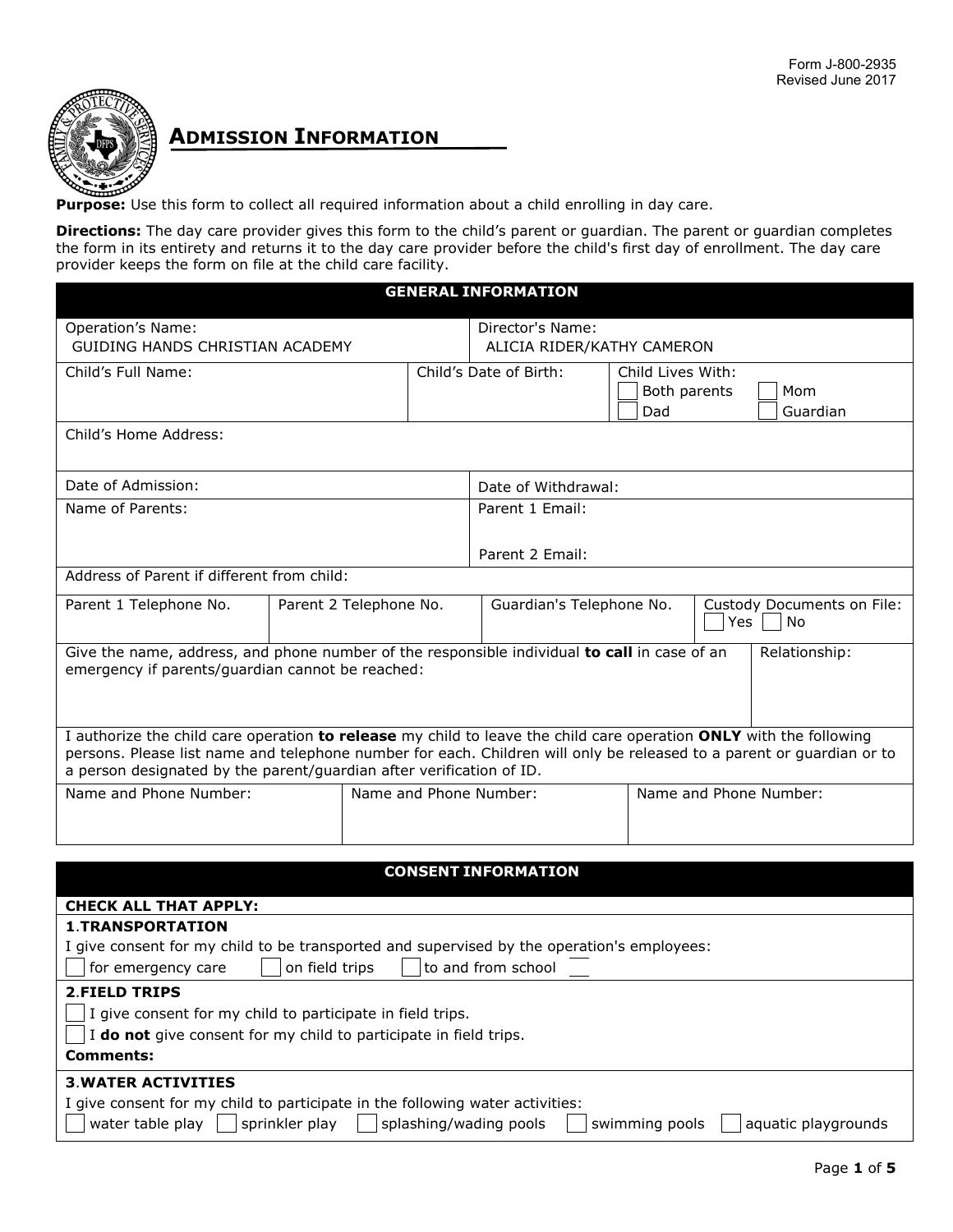## **CONSENT INFORMATION**

| <b>CHECK ALL THAT APPLY:</b>                                                                                                                                                           |                                                  |                                                                                                                     |  |  |  |  |  |  |
|----------------------------------------------------------------------------------------------------------------------------------------------------------------------------------------|--------------------------------------------------|---------------------------------------------------------------------------------------------------------------------|--|--|--|--|--|--|
|                                                                                                                                                                                        | <b>4.RECEIPT OF WRITTEN OPERATIONAL POLICIES</b> |                                                                                                                     |  |  |  |  |  |  |
| I acknowledge receipt of the facility's operational policies, including those for:                                                                                                     |                                                  |                                                                                                                     |  |  |  |  |  |  |
| Discipline and guidance<br>X                                                                                                                                                           |                                                  | X.<br>Procedures for release of children                                                                            |  |  |  |  |  |  |
| X<br>Suspension and expulsion                                                                                                                                                          |                                                  | X<br>Illness and exclusion criteria                                                                                 |  |  |  |  |  |  |
| X<br>Emergency plans                                                                                                                                                                   |                                                  | X<br>Procedures for dispensing medications                                                                          |  |  |  |  |  |  |
| X<br>Procedures for conducting health checks                                                                                                                                           |                                                  | X<br>Immunization requirements for children                                                                         |  |  |  |  |  |  |
| X<br>Safe sleep                                                                                                                                                                        |                                                  | X<br>Meals and food service practices                                                                               |  |  |  |  |  |  |
| X<br>Procedures for parents to discuss concerns with the<br>director                                                                                                                   |                                                  | X<br>Procedures to visit the center without securing prior<br>approval                                              |  |  |  |  |  |  |
| X.<br>Procedures for parents to participate in operation<br>activities                                                                                                                 |                                                  | $\mathbb{X}$ Procedures for parents to contact Child Care Licensing,<br>DFPS, Child Abuse Hotline, and DFPS website |  |  |  |  |  |  |
| 5. MEALS<br>I understand that the following meals will be served to my child while in care:<br>$\mathsf{\times}$ Breakfast   Morning snack<br>None<br><b>6. DAYS AND TIMES IN CARE</b> | X Lunch                                          | X Afternoon snack<br>Evening snack<br>Supper                                                                        |  |  |  |  |  |  |
| My child is normally in care on the following days and times:                                                                                                                          |                                                  |                                                                                                                     |  |  |  |  |  |  |
| Day of the Week                                                                                                                                                                        | <b>AM</b>                                        | <b>PM</b>                                                                                                           |  |  |  |  |  |  |
| Monday                                                                                                                                                                                 |                                                  |                                                                                                                     |  |  |  |  |  |  |
| Tuesday                                                                                                                                                                                |                                                  |                                                                                                                     |  |  |  |  |  |  |
| Wednesday                                                                                                                                                                              |                                                  |                                                                                                                     |  |  |  |  |  |  |
| Thursday                                                                                                                                                                               |                                                  |                                                                                                                     |  |  |  |  |  |  |
| Friday                                                                                                                                                                                 |                                                  |                                                                                                                     |  |  |  |  |  |  |
|                                                                                                                                                                                        |                                                  |                                                                                                                     |  |  |  |  |  |  |
|                                                                                                                                                                                        |                                                  |                                                                                                                     |  |  |  |  |  |  |

| <b>AUTHORIZATION FOR EMERGENCY MEDICAL ATTENTION</b>                                                    |                                                                                                                    |                                      |               |  |  |  |
|---------------------------------------------------------------------------------------------------------|--------------------------------------------------------------------------------------------------------------------|--------------------------------------|---------------|--|--|--|
| to take my child to:                                                                                    | In the event I cannot be reached to make arrangements for emergency medical care, I authorize the person in charge |                                      |               |  |  |  |
| Name of Physician:                                                                                      | Address:                                                                                                           |                                      | Phone Number: |  |  |  |
| Name of Emergency Care Facility:                                                                        | Address:                                                                                                           |                                      | Phone Number: |  |  |  |
| I give consent for the facility to secure any and all<br>necessary emergency medical care for my child. |                                                                                                                    | Signature - Parent or Legal Guardian |               |  |  |  |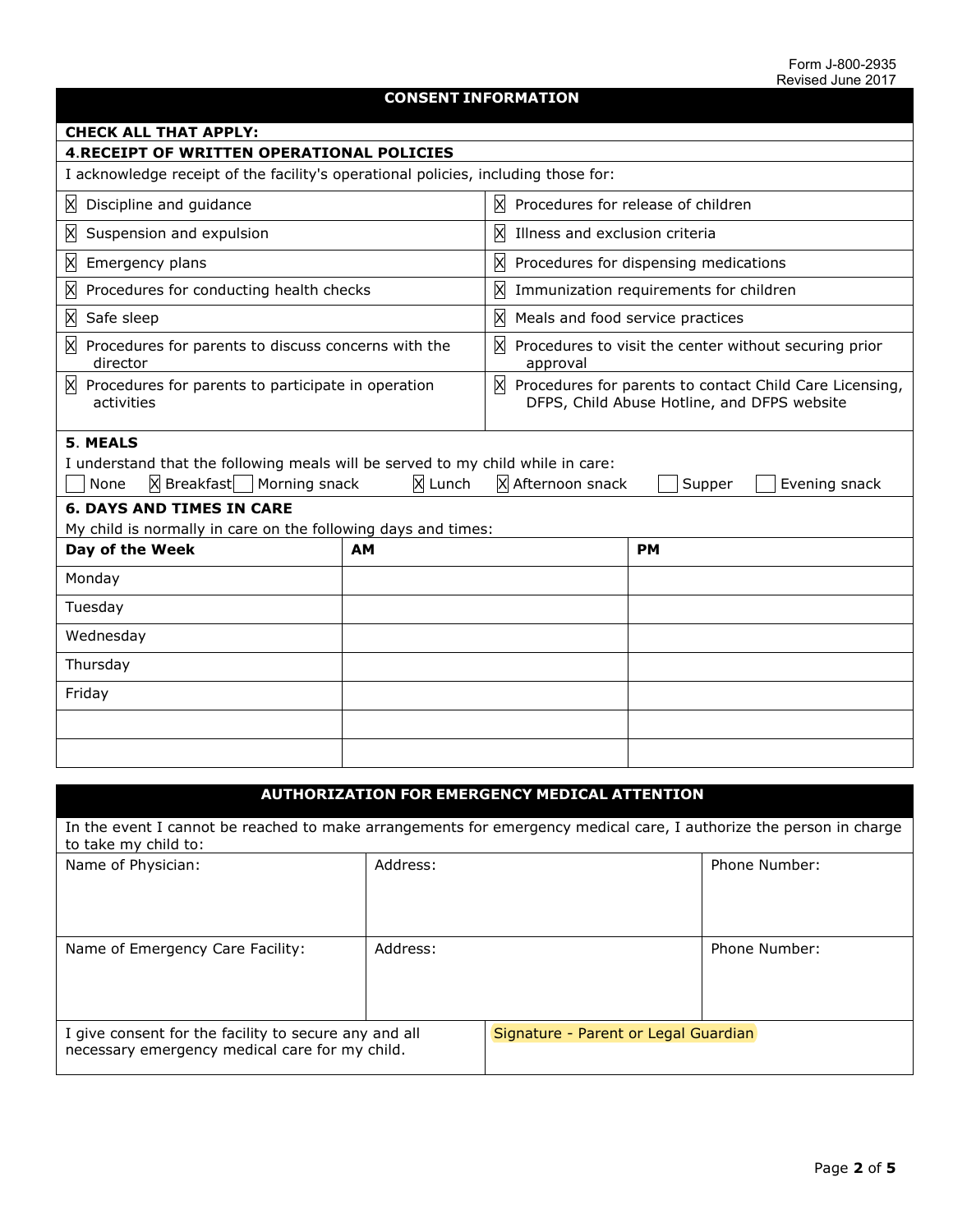Page **3** of **5**

### **CHILD'S ADDITIONAL INFORMATION SECTION**

List any special needs that your child may have, such as environmental allergies, food intolerances, existing illness, previous serious illness, injuries and hospitalizations during the past 12 months, any medication prescribed for longterm continuous use, and any other information which caregivers should be aware of:

| Does your child have diagnosed food allergies? Yes $\Box$ No $\Box$ Plan submitted on: |  |  |
|----------------------------------------------------------------------------------------|--|--|
|----------------------------------------------------------------------------------------|--|--|

Child day care operations are public accommodations under the Americans with Disabilities Act (ADA), Title III. If you believe that such an operation may be practicing discrimination in violation of Title III, you may call the ADA Information Line at (800) 514-0301 (voice) or (800) 514-0383 (TTY).

Signature - Parent or Legal Guardian: Signature - Parent or Legal Guardian:

**SCHOOL AGE CHILDREN**

| My child attends the following school:                                |            |                                                                       |
|-----------------------------------------------------------------------|------------|-----------------------------------------------------------------------|
| Name of School:                                                       |            | School Phone Number:                                                  |
|                                                                       |            |                                                                       |
|                                                                       |            |                                                                       |
| My child has permission to (check all that apply):                    |            |                                                                       |
| <b>Service</b>                                                        | ride a bus | $\vert$ be released to the care of his/her sibling under 18 years old |
| Authorized pick up/drop off locations other than the child's address: |            |                                                                       |

| <b>ADMISSION REQUIREMENT</b>                                                                                                                                                                                                                                                        |              |  |  |  |  |
|-------------------------------------------------------------------------------------------------------------------------------------------------------------------------------------------------------------------------------------------------------------------------------------|--------------|--|--|--|--|
| If your child does not attend pre-kindergarten or school away from the child care operation, one of the following<br>must be presented when your child is admitted to the child care operation or within one week of admission.                                                     |              |  |  |  |  |
| Please check only one option:                                                                                                                                                                                                                                                       |              |  |  |  |  |
| 1.<br>HEALTH CARE PROFESSIONAL'S STATEMENT: I have examined the above named child within the past year<br>and find that he or she is able to take part in the day care program.                                                                                                     |              |  |  |  |  |
| Health Care Professional's Signature:                                                                                                                                                                                                                                               | Date Signed: |  |  |  |  |
| 2.<br>A signed and dated copy of a health care professional's statement is attached.                                                                                                                                                                                                |              |  |  |  |  |
| 3.<br>Medical diagnosis and treatment conflict with the tenets and practices of a recognized religious organization,<br>which I adhere to or am a member of. I have attached a signed and dated affidavit stating this.                                                             |              |  |  |  |  |
| My child has been examined within the past year by a health care professional and is able to participate in the<br>4.<br>day care program. Within 12 months of admission, I will obtain a health care professional's signed statement and<br>submit it to the child care operation. |              |  |  |  |  |
| Name and Address of Health Care Professional:                                                                                                                                                                                                                                       |              |  |  |  |  |
| Signature - Parent or Legal Guardian:                                                                                                                                                                                                                                               | Date Signed: |  |  |  |  |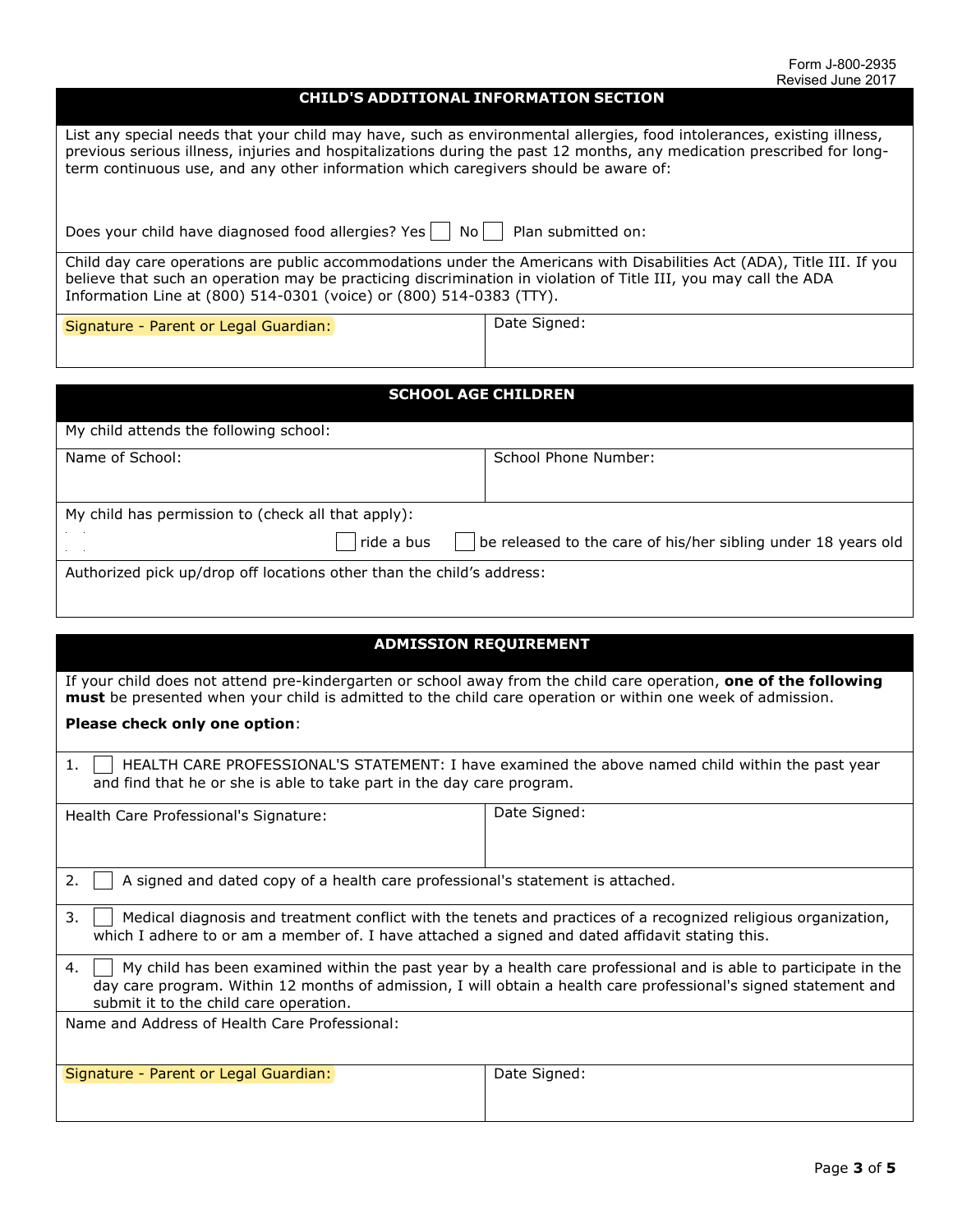#### **REQUIREMENTS FOR EXCLUSION**

 $\Box$  I have attached a signed and dated affidavit stating that I decline immunizations for reason of conscience, including religious belief, on the form described by Section 161.0041 Health and Safety Code submitted no later than the 90<sup>th</sup> day after the affidavit is notarized.

 I have attached a signed and dated affidavit stating that the vision or hearing screening conflicts with the tenets or practices of a church or religious denomination that I am an adherent or member of.

#### **FOR FOUR YEAR OLDS**

| <b>VISION EXAM RESULTS</b> |              |      |      |  |  |
|----------------------------|--------------|------|------|--|--|
| R 20/                      | $L$ 20/      | Pass | Fail |  |  |
| Examiner Signature:        | Date Signed: |      |      |  |  |

| <b>HEARING EXAM RESULTS</b> |         |         |              |                     |  |  |
|-----------------------------|---------|---------|--------------|---------------------|--|--|
| Ear                         | 1000 Hz | 2000 Hz | 4000 Hz      | <b>Pass or Fail</b> |  |  |
| Right                       |         |         |              | Fail<br>Pass        |  |  |
| Left                        |         |         |              | Fail<br>Pass        |  |  |
| <b>Examiner Signature:</b>  |         |         | Date Signed: |                     |  |  |
|                             |         |         |              |                     |  |  |

#### **FOR ALL CHILDREN**

# **VARICELLA (CHICKENPOX)**

Varicella (chickenpox) vaccine is not required if your child has had chickenpox disease. If your child has had chickenpox, please complete the statement: My child had varicella disease (chickenpox) on or about (date) and does not need varicella vaccine.

| <b>Parent's Signature:</b> | Date Signed: |
|----------------------------|--------------|
|                            |              |
|                            |              |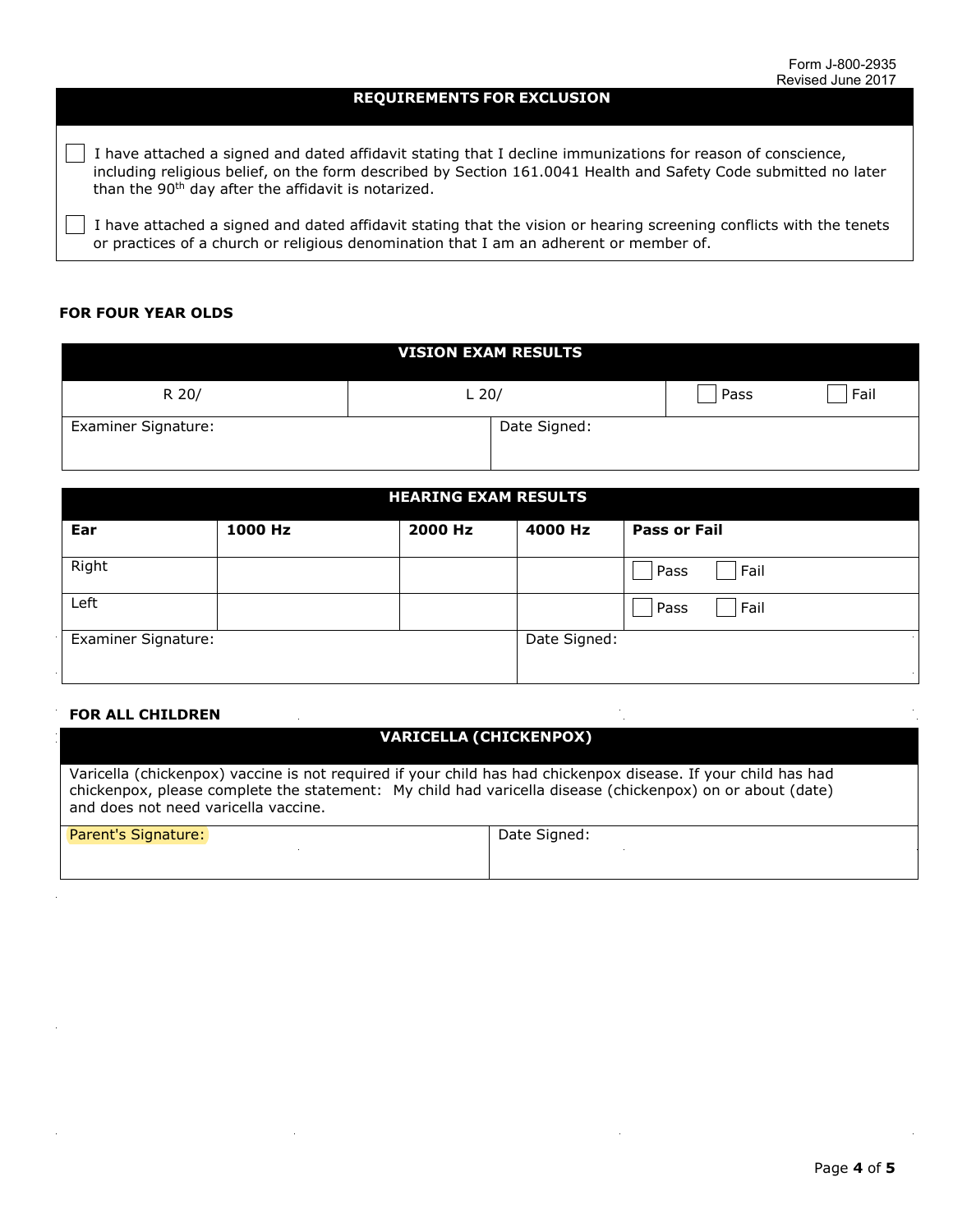## **GANG FREE ZONE**

Under the Texas Penal Code, any area within 1,000 feet of a child care center is a gang-free zone, where criminal offenses related to organized criminal activity are subject to harsher penalties.

## **PRIVACY STATEMENT**

DFPS values your privacy. For more information, read our Privacy and Security Policy online at http://www.dfps.state.tx.us/policies/privacy.asp.

| <b>SIGNATURES</b>                 |              |  |  |  |
|-----------------------------------|--------------|--|--|--|
| Child's Parent or Legal Guardian: | Date Signed: |  |  |  |
|                                   |              |  |  |  |
| Center Designee:                  | Date Signed: |  |  |  |
|                                   |              |  |  |  |